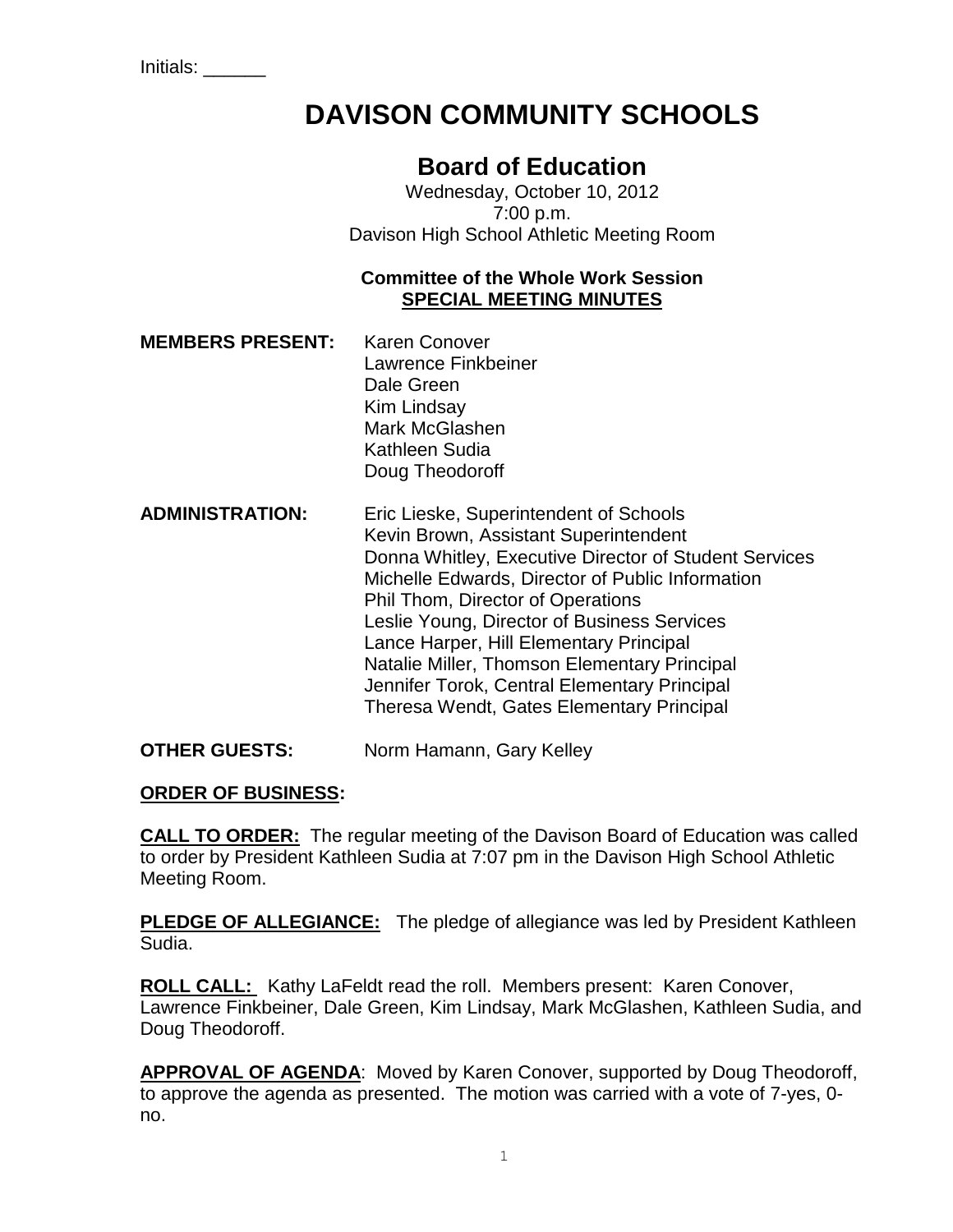Initials: \_\_\_\_\_ October 10, 2012

**APPROVAL OF MINUTES:** Moved by Karen Conover, supported by Doug Theodoroff, to approve the open and closed session minutes for the previous regular meeting of October 1, 2012 and the minutes for committee meetings held since October 1, 2012. The motion was carried with a vote of 7-yes, 0-no.

## **COMMUNICATIONS:**

**From the Public:** Visitors were welcomed and invited to address the Board. There was no response from the public.

**Correspondence:** Secretary Conover read a copy of correspondence addressed to Matt Ames that was received from State DECA Director David Wait. The letter thanked Mr. Ames for his service as a local chapter advisor and highlighted the many successes of its student membership.

#### **COMMITTEE OF THE WHOLE WORK SESSION:**

**Update on Possibilities of Central Elementary Project:** Superintendent Lieske provided a presentation regarding the renovation possibilities for Central Elementary. The presentation portrayed the project's progress from its original vision to where it is currently. There was discussion among the Board and questions were answered. With no reservations expressed by board members, the consensus was to continue to move forward with the renovation project. Plans to meet with the Michigan State Treasury for approval will be arranged and if approved, an action item will be placed on the December 3 Board of Education meeting agenda for approval of the ballot proposal for the February 26, 2013 election.

#### **INFORMATIONAL ITEMS:**

#### **From our Superintendent:**

- MEAP testing for third through ninth grade students started yesterday. Sixth and ninth grade students will be piloting an online Social Studies Assessment.
- The high school was recently recognized as a "Beating the Odds" school for the 2011/12 school year. "Beating the Odds" schools are in the top five percent for outperforming other schools with similar risk factors and demographic composition.

#### **Other Matters Which May Properly Come Before the Board** (From Board members)**:**

• There were no comments from the Board of Education.